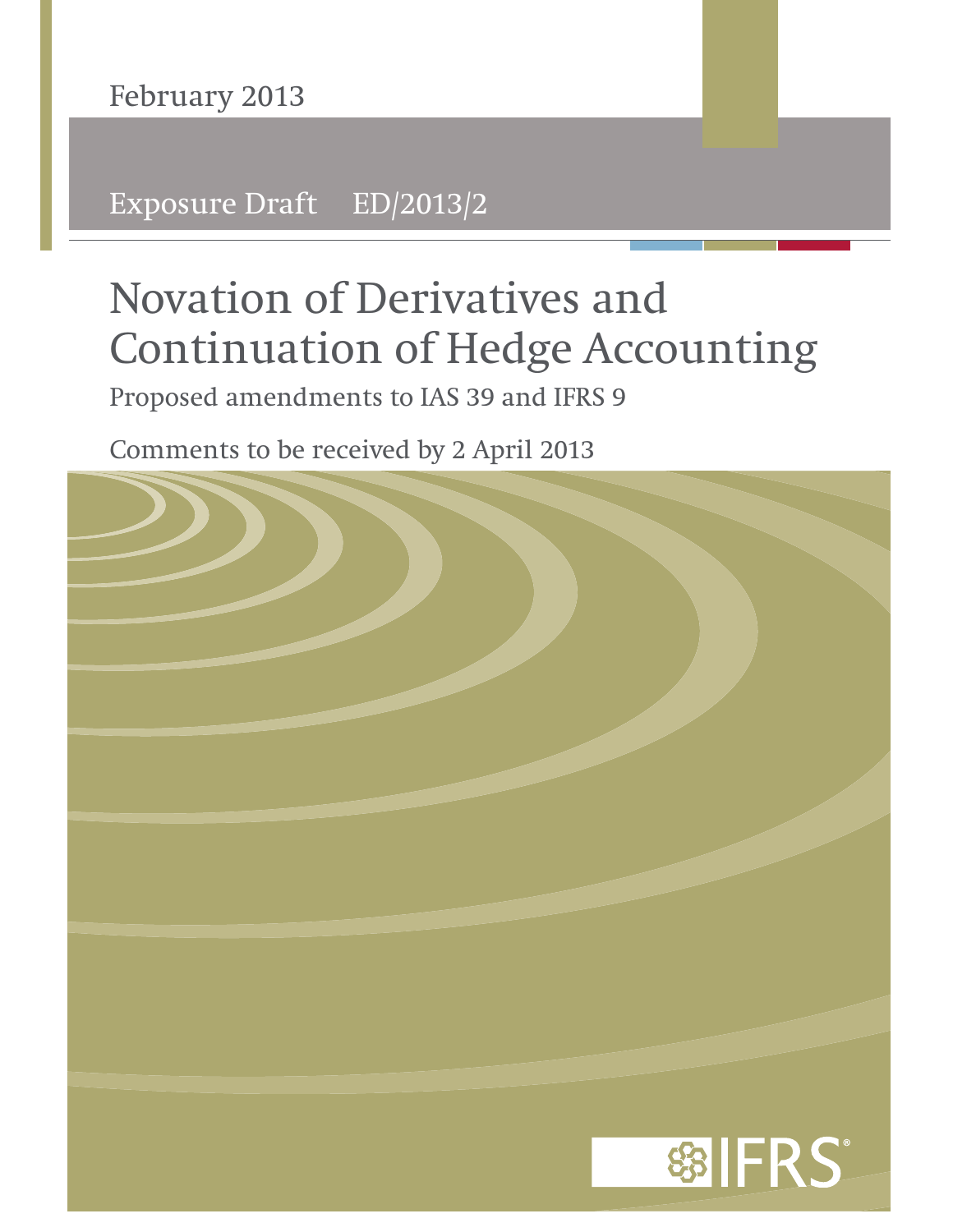# **Novation of Derivatives and Continuation of Hedge Accounting**

(Proposed Amendments to IAS 39 and IFRS 9)

Comments to be received by 2 April 2013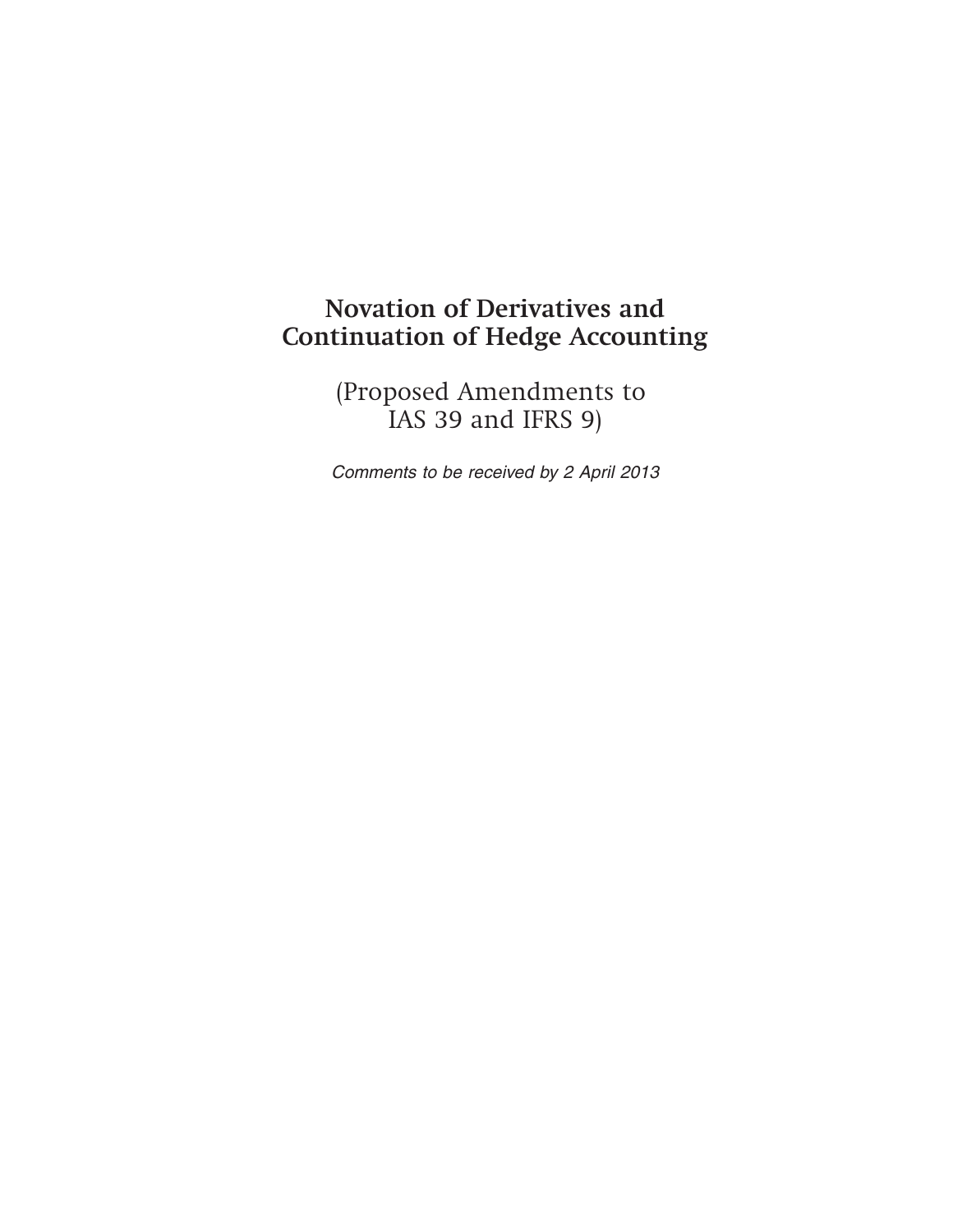Novation of Derivatives and Continuation of Hedge Accounting (Proposed Amendments to IAS 39 and IFRS 9) is published by the International Accounting Standards Board (IASB) for comment only. The proposals may be modified in the light of the comments received before being issued in final form as amendments to Standards. Comments on the Exposure Draft, the Basis for Conclusions and the Illustrative Examples should be submitted in writing so as to be received by **2 April 2013**. Respondents are asked to send their comments electronically to the IASB website (www.ifrs.org), using the 'Comment on a proposal' page.

All responses will be put on the public record unless the respondent requests confidentiality. However, such requests will not normally be granted unless supported by good reason, such as commercial confidence.

The IASB, the IFRS Foundation, the authors and the publishers do not accept responsibility for loss caused to any person who acts or refrains from acting in reliance on the material in this publication, whether such loss is caused by negligence or otherwise.

Copyright © 2013 IFRS Foundation®

ISBN: 978-1-907877-85-8

International Financial Reporting Standards (including International Accounting Standards and SIC and IFRIC Interpretations), Exposure Drafts, and other IASB publications are copyright of the IFRS Foundation. The approved text of International Financial Reporting Standards and other IASB publications is that published by the IASB in the English language. Copies may be obtained from the IFRS Foundation. Please address publications and copyright matters to:

IFRS Foundation Publications Department, 1st Floor, 30 Cannon Street, London EC4M 6XH, United Kingdom. Tel: +44 (0)20 7332 2730 Fax: +44 (0)20 7332 2749 Email: publications@ifrs.org Web: www.ifrs.org



The IFRS Foundation logo/the IASB logo/'Hexagon Device', 'IFRS Foundation', '*e*IFRS', 'IAS', 'IASB', 'IASC Foundation', 'IASCF', 'IFRS for SMEs', 'IASs', 'IFRIC', 'IFRS', 'IFRSs', 'International Accounting Standards', 'International Financial Reporting Standards' and 'SIC' are Trade Marks of the IFRS Foundation.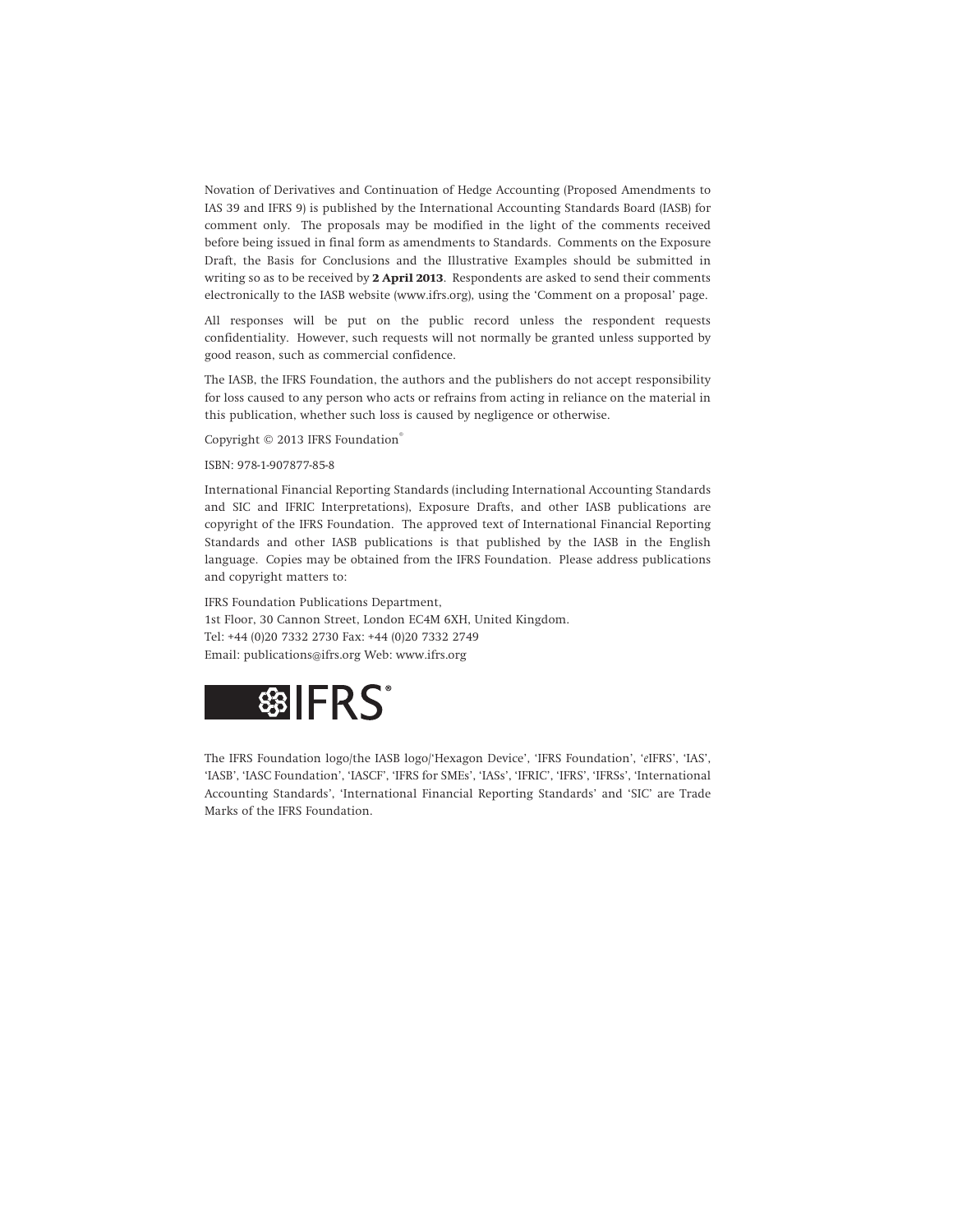### NOVATION OF DERIVATIVES AND CONTINUATION OF HEDGE ACCOUNTING

# **CONTENTS**

|                                                                                                                                | from page |
|--------------------------------------------------------------------------------------------------------------------------------|-----------|
| <b>INTRODUCTION</b>                                                                                                            | 4         |
| <b>INVITATION TO COMMENT</b>                                                                                                   | 4         |
| <b>QUESTIONS FOR RESPONDENTS</b>                                                                                               | 5         |
| [DRAFT] AMENDMENTS TO IAS 39 FINANCIAL INSTRUMENTS:<br><b>RECOGNITION AND MEASUREMENT</b>                                      | 7         |
| [DRAFT] AMENDMENTS TO THE DRAFT REQUIREMENTS OF THE CHAPTER<br>ON HEDGE ACCOUNTING THAT WILL BE INCORPORATED IN IFRS 9         |           |
| <b>FINANCIAL INSTRUMENTS</b>                                                                                                   | 10        |
| <b>APPROVAL BY THE BOARD</b>                                                                                                   | 11        |
| <b>BASIS FOR CONCLUSIONS ON THE PROPOSED AMENDMENTS TO IAS 39</b><br><b>FINANCIAL INSTRUMENTS: RECOGNITION AND MEASUREMENT</b> | 12        |

**3 B** IFRS Foundation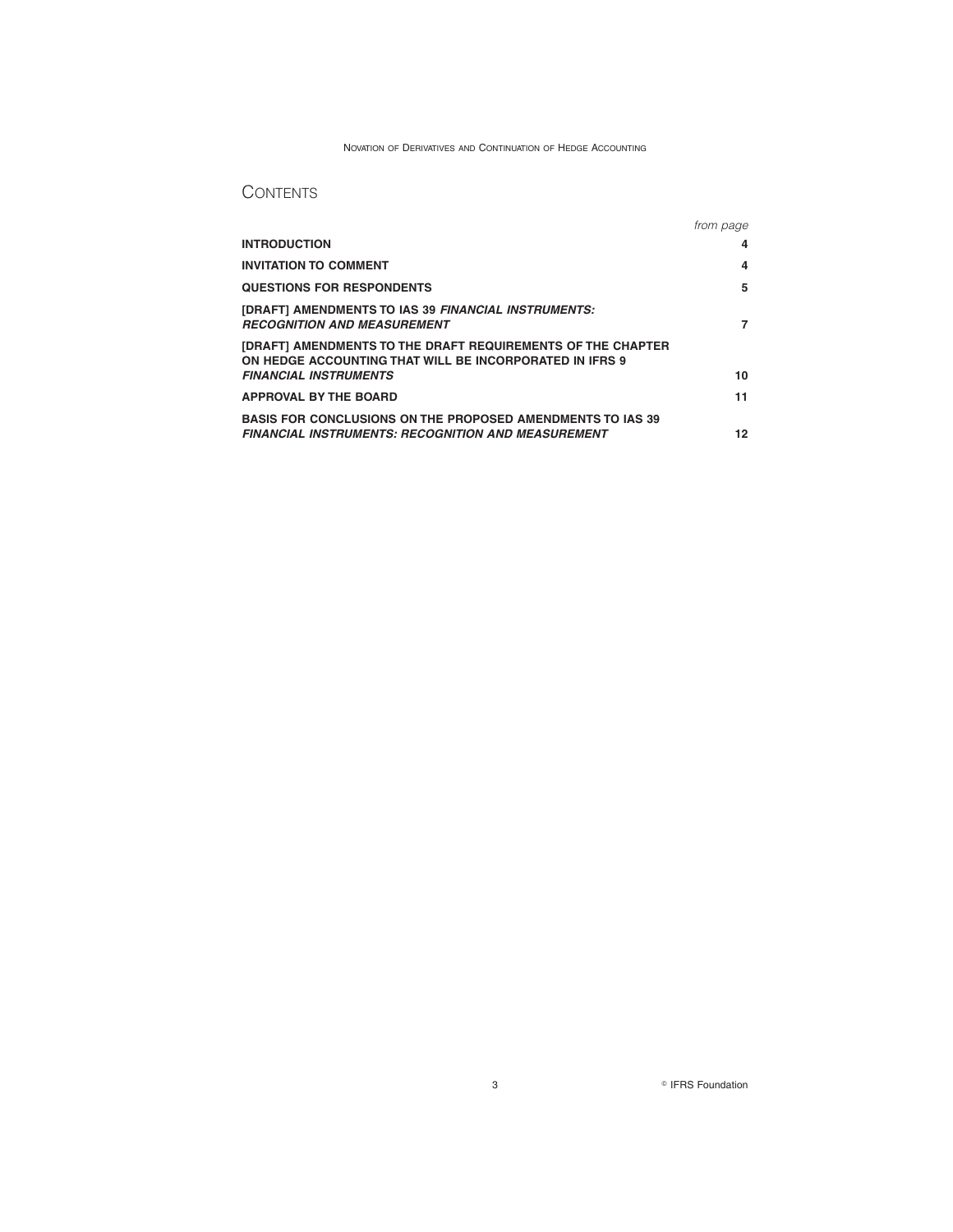# **Introduction**

The International Accounting Standards Board (IASB) has published this Exposure Draft of proposed amendments to IAS 39 *Financial Instruments: Recognition and Measurement* to require an entity to continue hedge accounting in a circumstance in which a derivative, which has been designated as a hedging instrument, is novated from one counterparty to a central counterparty as a consequence of laws or regulations.

The proposals introduce an exception to the requirements for the discontinuation of hedge accounting in IAS 39. The IASB proposes that the requirements for the discontinuation of hedge accounting in IAS 39 would not apply to the hedging instrument, if specific conditions are met.

Equivalent requirements are proposed to be included in the forthcoming hedge accounting chapter in IFRS 9 *Financial Instruments*.

### **Invitation to comment**

The IASB invites comments on the proposals in this Exposure Draft, particularly on the questions set out below. Comments are most helpful if they:

- (a) comment on the questions as stated;
- (b) indicate the specific paragraph or group of paragraphs to which they relate;
- (c) contain a clear rationale; and
- (d) include any alternative that the IASB should consider, if applicable.

The IASB is not requesting comments on matters in IAS 39 or the forthcoming hedge accounting chapter in IFRS 9 that are not addressed in this Exposure Draft.

Comments should be submitted in writing so as to be received no later than 2 April 2013.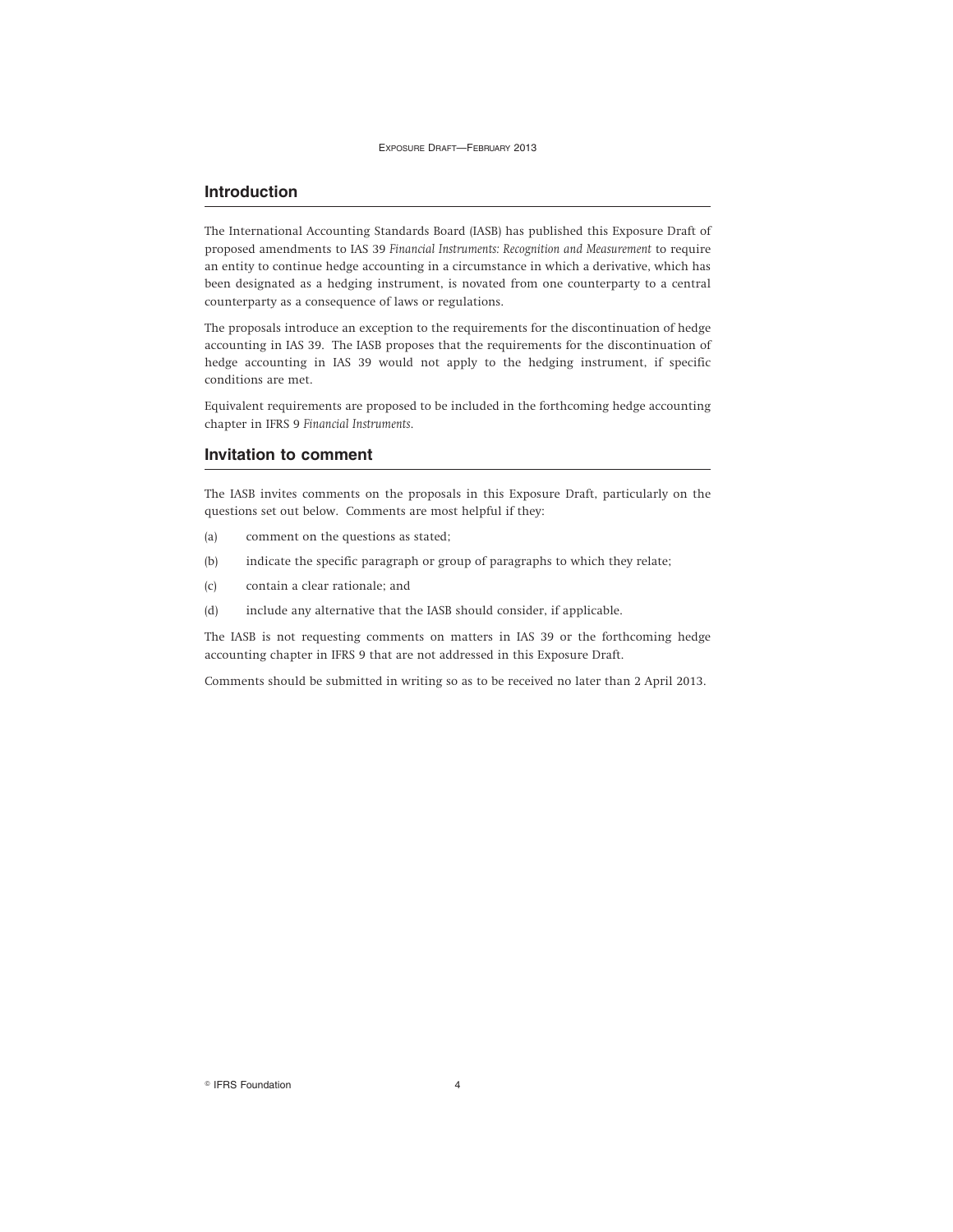# **Questions for respondents**

### **Question 1**

The IASB proposes to amend IAS 39 so that the novation of a hedging instrument does not cause an entity to discontinue hedge accounting if, and only if, the following conditions are met:

- (i) the novation is required by laws or regulations;
- (ii) the novation results in a central counterparty (sometimes called 'clearing organisation' or 'clearing agency') becoming the new counterparty to each of the parties to the novated derivative; and
- (iii) the changes to the terms of the novated derivative arising from the novation of the contract to a central counterparty are limited to those that are necessary to effect the terms of the novated derivative. Such changes would be limited to those that are consistent with the terms that would have been expected if the contract had originally been entered into with the central counterparty. These changes include changes in the collateral requirements of the novated derivative as a result of the novation; rights to offset receivables and payables balances with the central counterparty; and charges levied by the central counterparty.

Do you agree with this proposal? If not, why? What criteria would you propose instead, and why?

### **Question 2**

The IASB proposes to address those novations arising from current changes in legislation or regulation requiring the greater use of central counterparties. To do this it has limited the scope of the proposed amendments to a novation that is *required* by such laws or regulations. Do you agree that the scope of the proposed amendment will provide relief for all novations arising from such legislation or regulations? If not, why not and how would you propose to define the scope?

### **Question 3**

The IASB also proposes that equivalent amendments to those proposed for IAS 39 be made to the forthcoming chapter on hedge accounting which will be incorporated in IFRS 9 Financial Instruments. The proposed requirements to be included in IFRS 9 are based on the draft requirements of the chapter on hedge accounting, which is published on the IASB's website<sup>(a)</sup>

Do you agree? Why or why not?

(a) See the draft of the forthcoming hedge accounting requirements posted on the IASB website on 7 September 2012 (http://go.ifrs.org/Draft-of-forthcoming-IFRS-general-hedge-accounting)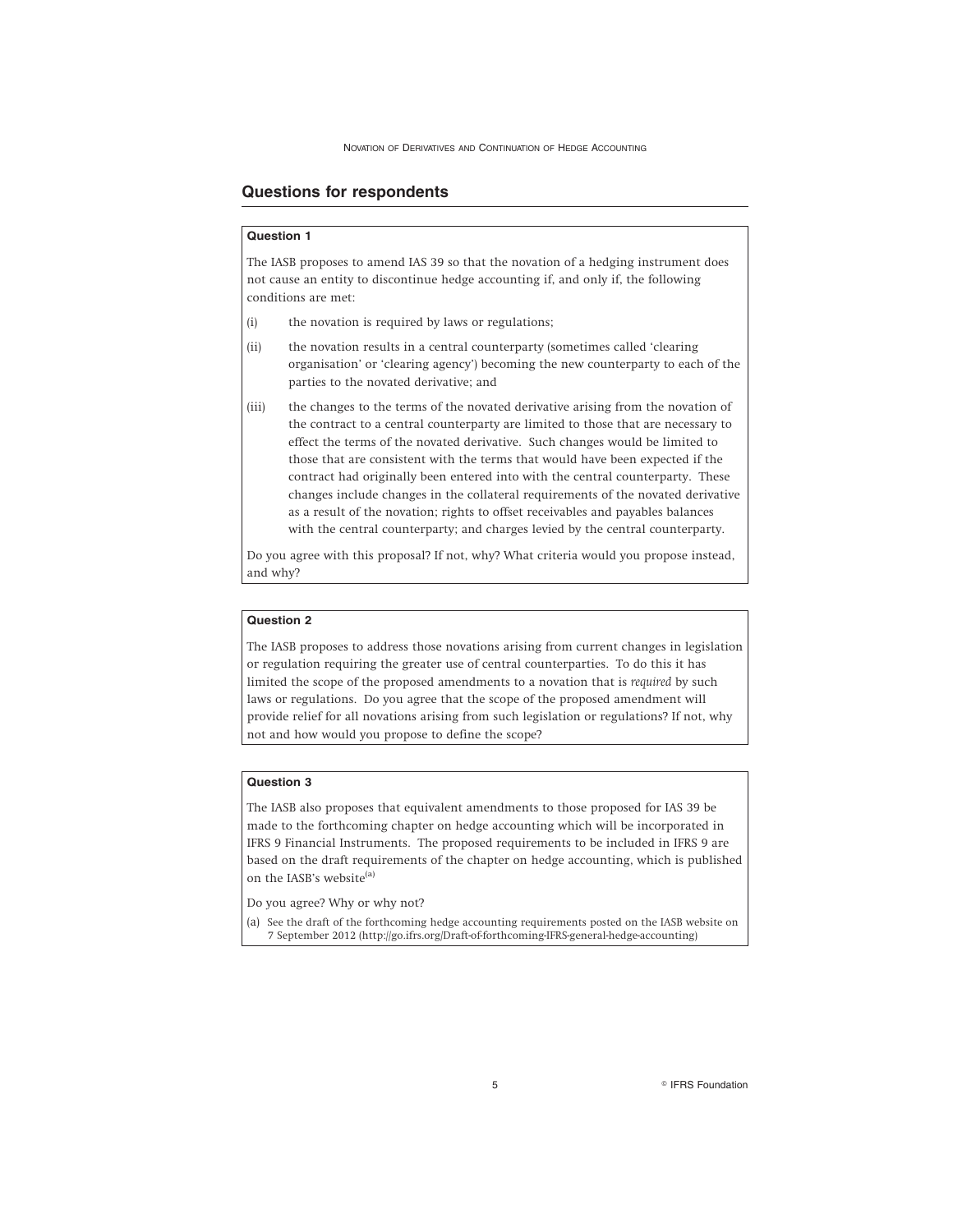### **Question 4**

The IASB considered requiring disclosures when an entity does not discontinue hedge accounting as a result of a novation that meets the criteria of these proposed amendments to IAS 39. However, the IASB decided not to do so in this circumstance for the reason set out in paragraph BC13 of this proposal.

Do you agree? Why or why not?

<sup>©</sup> IFRS Foundation 6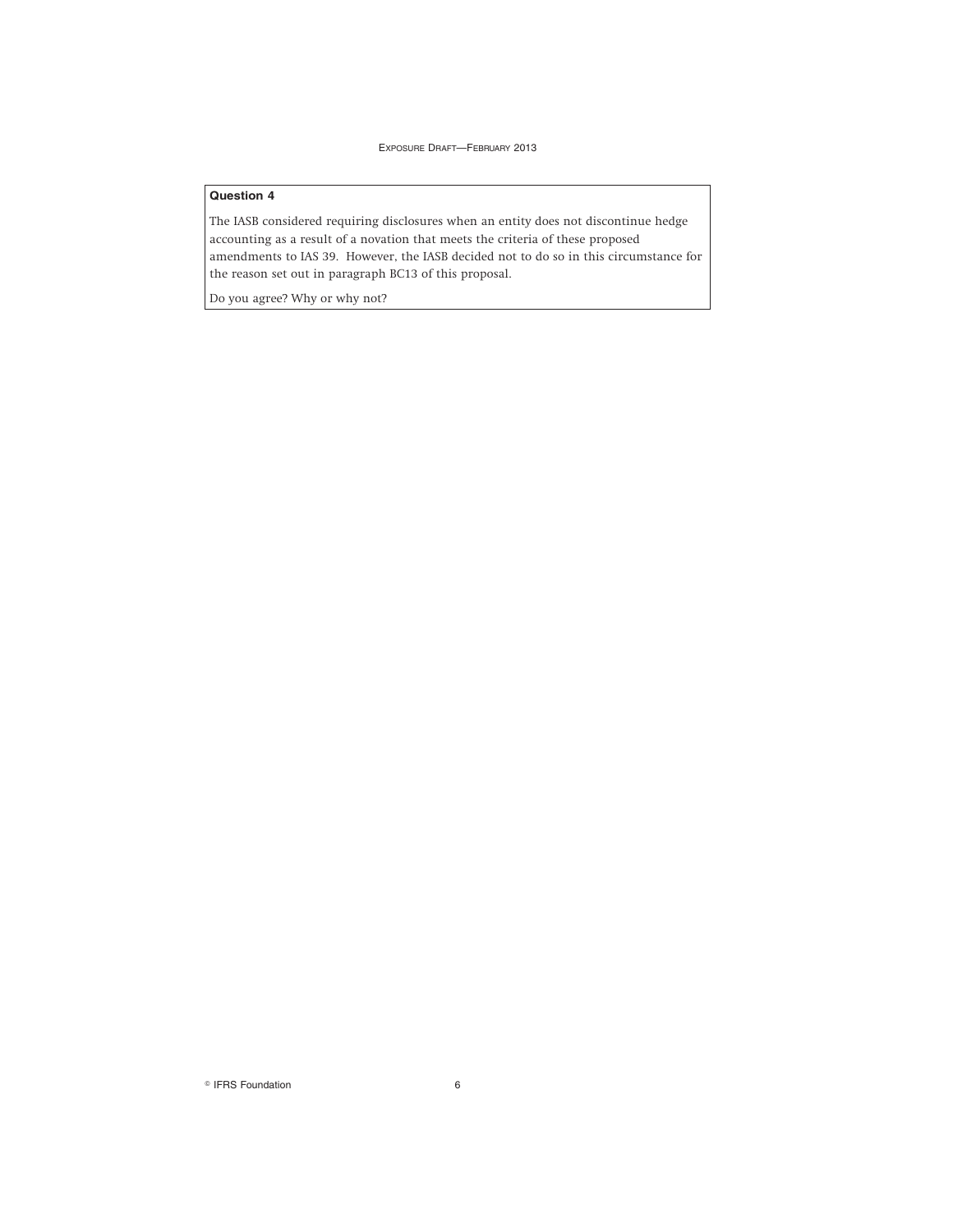# **[Draft] Amendments to IAS 39 Financial Instruments: Recognition and Measurement**

Paragraphs 91 and 101 are amended. New text is underlined and deleted text is struck through.

### **Fair value hedges**

- 91 An entity shall discontinue prospectively the hedge accounting specified in paragraph 89 if:
	- (a) the hedging instrument expires or is sold, terminated or exercised.  $(E$ for this purpose, the replacement or rollover of a hedging instrument into another hedging instrument is not an expiration or termination if such replacement or rollover is part of the entity's documented hedging strategy); Additionally, the novation of a hedging instrument is not an expiration or termination if and only if:
		- (i) the novation is required by laws or regulations;
		- (ii) the novation results in a central counterparty (sometimes called a 'clearing organisation' or 'clearing agency') becoming the new counterparty to each of the parties to the novated derivative; and
		- (iii) the changes to the terms of the novated derivative arising from the novation of the contract to a central counterparty are limited to those that are necessary to effect the terms of the novated derivative. Such changes are limited to those that are consistent with the terms that would have been expected if the novated derivative had originally been entered into with the central counterparty. These changes include changes in the contractual collateral requirements of the novated derivative as a result of the novation; rights to offset receivables and payables balances with the central counterparty; and charges levied by the central counterparty.
	- (b) the hedge no longer meets the criteria for hedge accounting in paragraph 88; or
	- (c) the entity revokes the designation.

#### **Cash flow hedges**

- 101 In any of the following circumstances an entity shall discontinue prospectively the hedge accounting specified in paragraphs 95–100:
	- (a) the hedging instrument expires or is sold, terminated or exercised (for this purpose, the replacement or rollover of a hedging instrument into another hedging instrument is not an expiration or termination if such replacement or rollover is part of the entity's documented hedging strategy). In this case, the cumulative gain or loss on the hedging instrument that has been recognised in other comprehensive income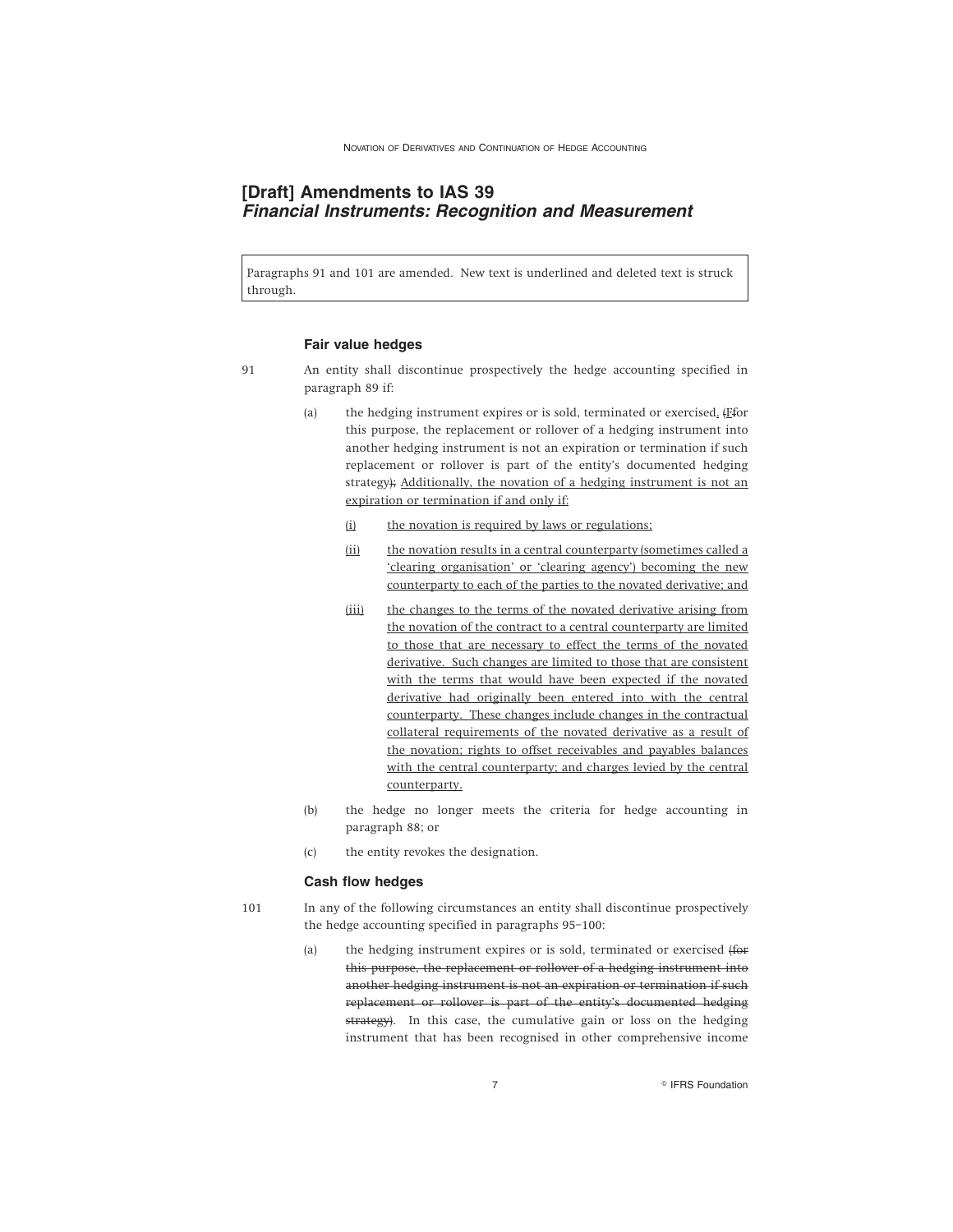#### EXPOSURE DRAFT—FEBRUARY 2013

from the period when the hedge was effective (see paragraph 95(a)) shall remain separately in equity until the forecast transaction occurs. When the transaction occurs, paragraph 97, 98 or 100 applies. For the purpose of this sub-paragraph, the replacement or rollover of a hedging instrument into another hedging instrument is not an expiration or termination if such replacement or rollover is part of the entity's documented hedging strategy. Additionally, the novation of a hedging instrument is not an expiration or termination if and only if:

- (i) the novation is required by laws or regulations;
- (ii) the novation results in a central counterparty (sometimes called 'clearing organisation' or 'clearing agency') becoming the new counterparty to each of the parties to the novated derivative; and
- (iii) the changes to the terms of the novated derivative arising from the novation of the contract to a central counterparty are limited to those that are necessary to effect the terms of the novated derivative. Such changes are limited to those that are consistent with the terms that would have been expected if the novated derivative had originally been entered into with the central counterparty. These changes include changes in the contractual collateral requirements of the novated derivative as a result of the novation; rights to offset receivables and payables balances with the central counterparty; and charges levied by the central counterparty.

 $(b)$ 

Paragraph 108D and AG113A are added. New text is underlined.

### **Effective date and transition**

108D *Novation of Derivatives and Continuation of Hedge Accounting* (Amendments to IAS 39), issued in xxx 20xx, amended paragraphs 91 and 101 and added paragraph AG113A. An entity shall apply those paragraphs for annual periods beginning on or after 1 January 20xx. Earlier application is permitted.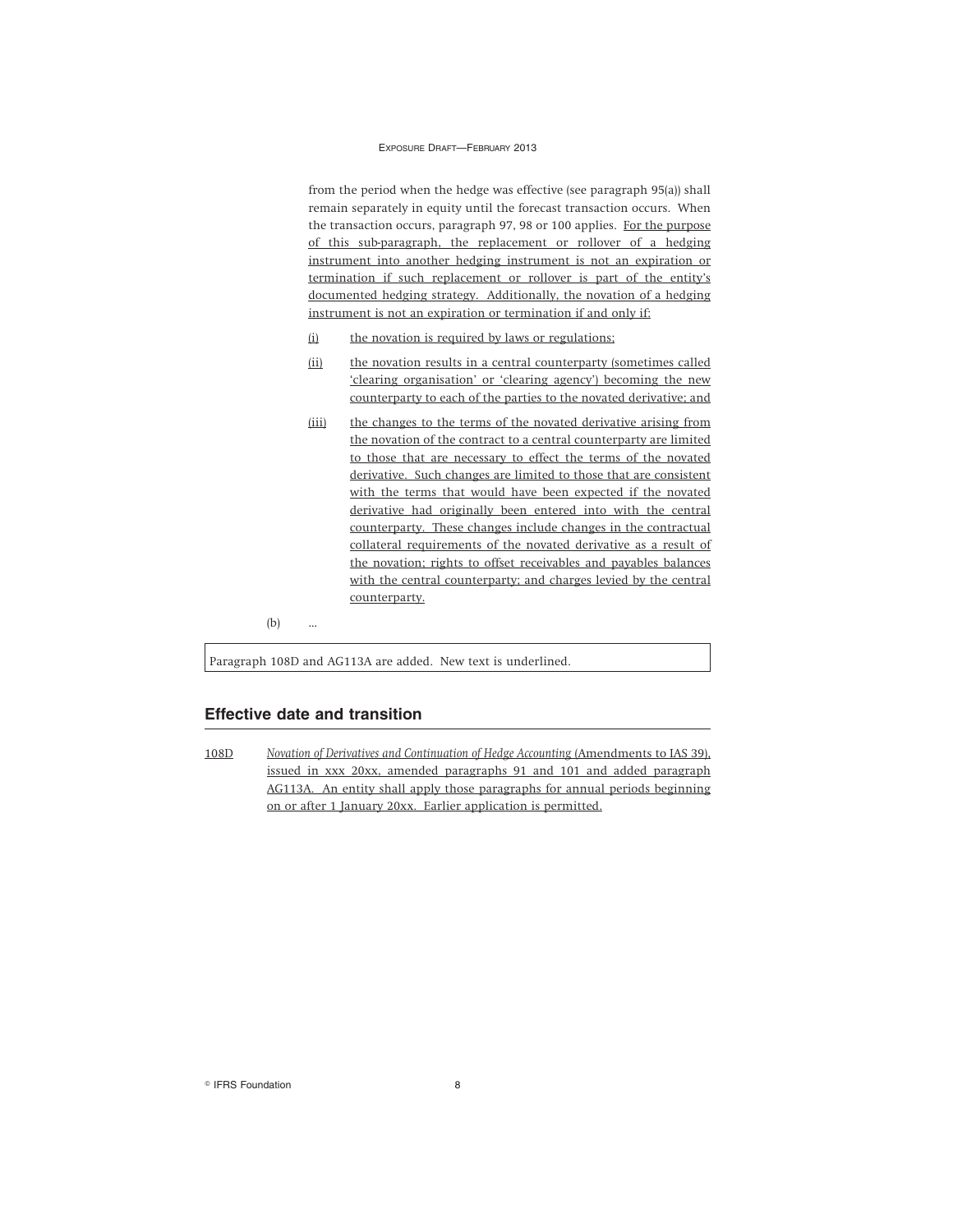NOVATION OF DERIVATIVES AND CONTINUATION OF HEDGE ACCOUNTING

# **Appendix A**

# **Application Guidance**

AG113A For the avoidance of doubt, any fair value changes of the hedging instrument that arise from the novation of the hedging instrument in the circumstances described in paragraphs 91(a) or 101(a) shall be reflected in the measurement of the novated derivative and therefore in the measurement of hedge effectiveness.

9 **PERS Foundation**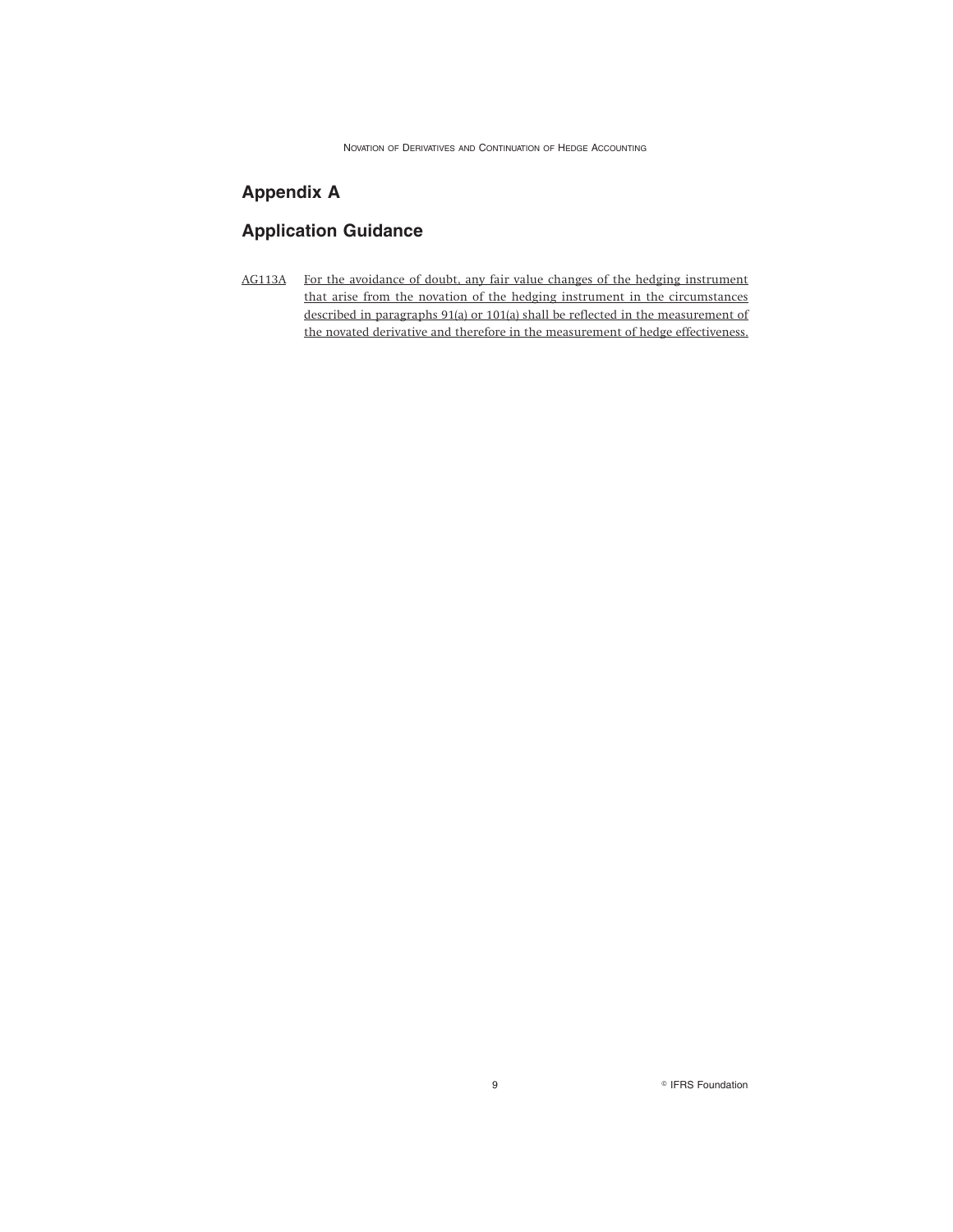# **[Draft] Amendments to the draft requirements of the chapter on hedge accounting that will be incorporated in IFRS 9 Financial Instruments**

Paragraph 6.5.6 is amended, a heading is added after paragraph B6.5.21 and paragraph B6.5.21A is added. New text is underlined and deleted text is struck through.

### **6.5 Accounting for qualifying hedging relationship**

- 6.5.6 An entity shall discontinue hedge accounting prospectively only when the hedging relationship (or a part of a hedging relationship) ceases to meet the qualifying criteria (after taking into account any rebalancing of the hedging relationship, if applicable). This includes when the hedging instrument expires or is sold, terminated or exercised. (Ffor this purpose, the replacement or rollover of a hedging instrument into another hedging instrument is not an expiration or termination if such replacement or rollover is part of, and consistent with, the entity's documented risk management objective). Additionally, the novation of a hedging instrument is not an expiration or termination if and only if:
	- (i) the novation is required by laws or regulations;
	- (ii) the novation results in a central counterparty (sometimes called 'clearing organisation' or 'clearing agency') becoming the new counterparty to each of the parties to the novated derivative; and
	- (iii) the changes to the terms of the novated derivative arising from the novation of the contract to a central counterparty are limited to those that are necessary to effect the terms of the novated derivative. Such changes are limited to those that are consistent with the terms that would have been expected if the novated derivative had originally been entered into with the central counterparty. These changes include changes in the contractual collateral requirements of the novated derivative as a result of the novation; rights to offset receivables and payables balances with the central counterparty; and charges levied by the central counterparty.

Discontinuing hedge accounting can affect a hedging relationship in its entirety or only a part of it (in which case hedge accounting continues for the remainder of the hedging relationship).

### **Novation of hedging instrument as a requirement of laws or regulations**

B6.5.21A For the avoidance of doubt, any fair value changes of the hedging instrument that arise from the novation of the hedging instrument in the circumstance described in paragraph 6.5.6 shall be reflected in the measurement of the novated derivative and therefore in the measurement of hedge effectiveness.

© IFRS Foundation 10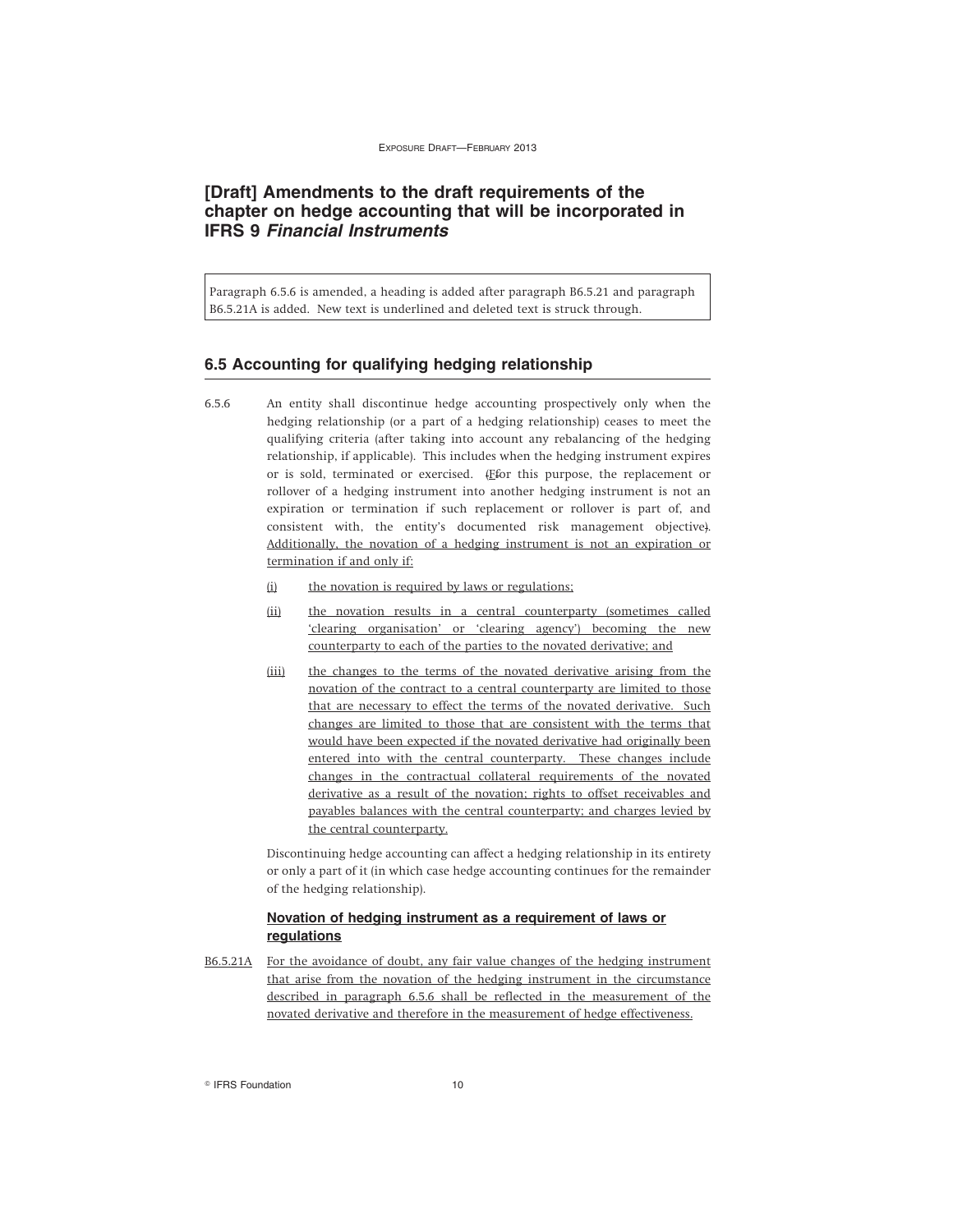# **Approval by the Board of Novation of derivatives and continuation of hedge accounting (Proposed amendments to IAS 39 and IFRS 9) published in xxx 2013**

The Exposure Draft *Novation of derivatives and continuation of hedge accounting* was approved for publication by the fifteen members of the International Accounting Standards Board.

Hans Hoogervorst Chairman Ian Mackintosh Vice-Chairman Stephen Cooper Philippe Danjou Martin Edelmann Jan Engström Patrick Finnegan Amaro Luiz de Oliveira Gomes Prabhakar Kalavacherla Patricia McConnell Takatsugu Ochi Darrel Scott Chungwoo Suh Mary Tokar Wei-Guo Zhang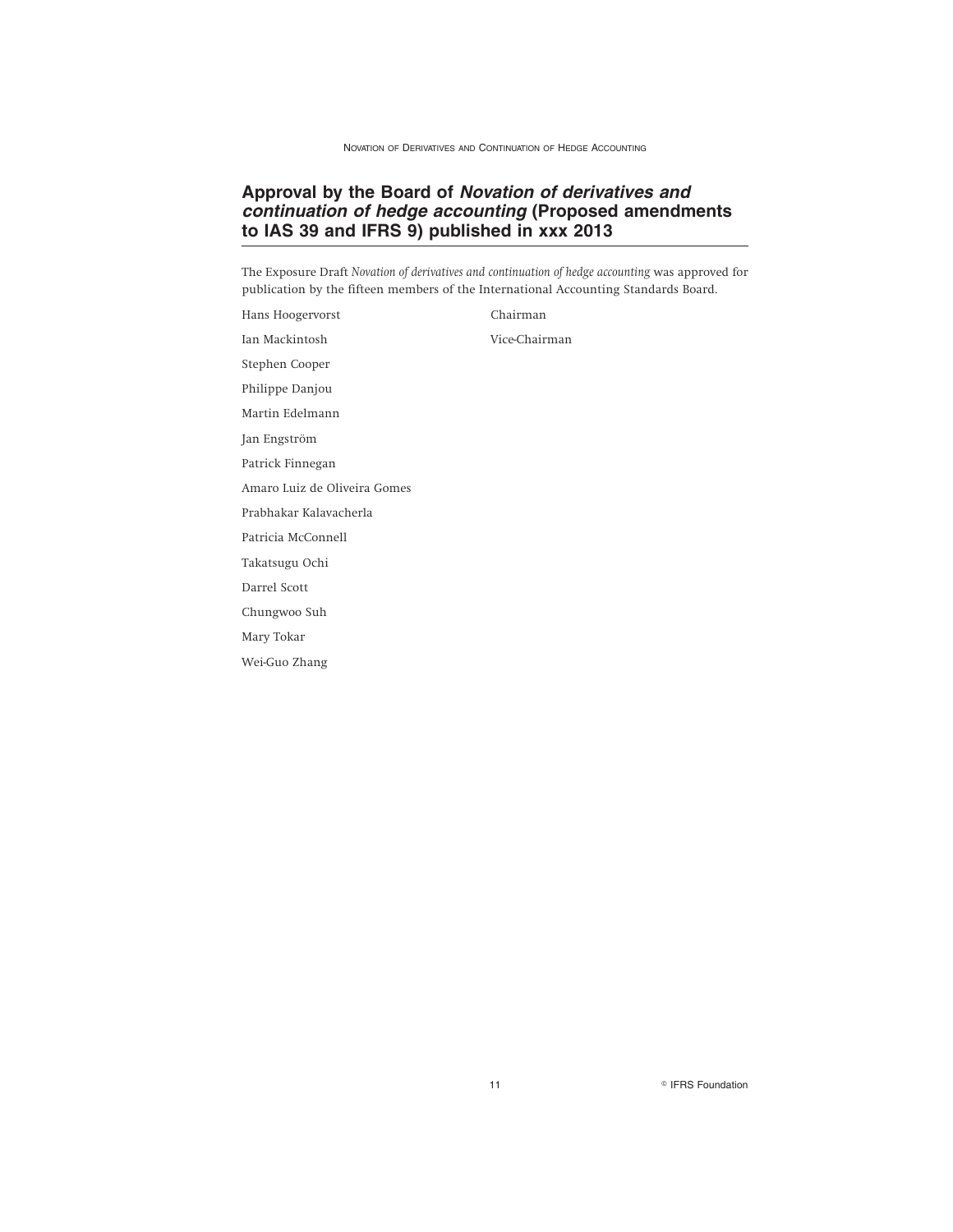# **Basis for Conclusions on the proposed amendments to IAS 39 Financial Instruments: Recognition and Measurement**

*This Basis for Conclusions accompanies, but is not part of, the proposed amendment.*

### **Introduction**

BC1 This Basis for Conclusions summarises the International Accounting Standards Board's considerations in reaching the conclusions in the Exposure Draft *Novation of derivatives and continuation of hedge accounting*. Individual IASB members gave greater weight to some factors than to others.

### **Background**

- BC2 IAS 39 *Financial Instruments: Recognition and Measurement* requires hedge accounting to be discontinued when the hedging instrument expires or is sold, terminated or exercised (unless the replacement or rollover of a hedging instrument into another hedging instrument is part of the entity's documented hedging strategy).
- BC3 The IASB received an urgent request to clarify whether an entity is required to discontinue hedge accounting for hedging relationships in which an over-the-counter (OTC) derivative has been designated as a hedging instrument in accordance with IAS 39 in a circumstance where that OTC derivative is novated to a central counterparty (CCP) following the introduction of a new law or regulation.

### **Proposed amendments**

- BC4 The IASB considered the derecognition requirements in IAS 39 to determine whether the novation in such a circumstance leads to the derecognition of an existing OTC derivative that is designated as a hedging instrument. The consequence of concluding that the OTC derivative should be derecognised is that hedge accounting would have to be discontinued because the hedging instrument in the existing hedging relationship no longer exists.
- BC5 The IASB concluded that the novation to a CCP would meet the derecognition requirements both for financial assets and financial liabilities in IAS 39. Consequently, the IASB concluded that an entity is required to discontinue the hedge accounting for an OTC derivative that has been designated as a hedging instrument in the existing hedging relationship if the OTC derivative is novated to a CCP. The new derivatives, with a counterparty being the CCP, are to be recognised at the time of the novation.
- BC6 The IASB, however, was concerned about the financial reporting effects that would arise from the novation as a result of new laws or regulations. The IASB noted that the requirement to discontinue hedge accounting meant that although an entity could designate the new derivative as the hedging instrument in a new hedging relationship, this would result in more hedge ineffectiveness, especially for cash flow hedges, compared to a continuing

<sup>©</sup> IFRS Foundation 12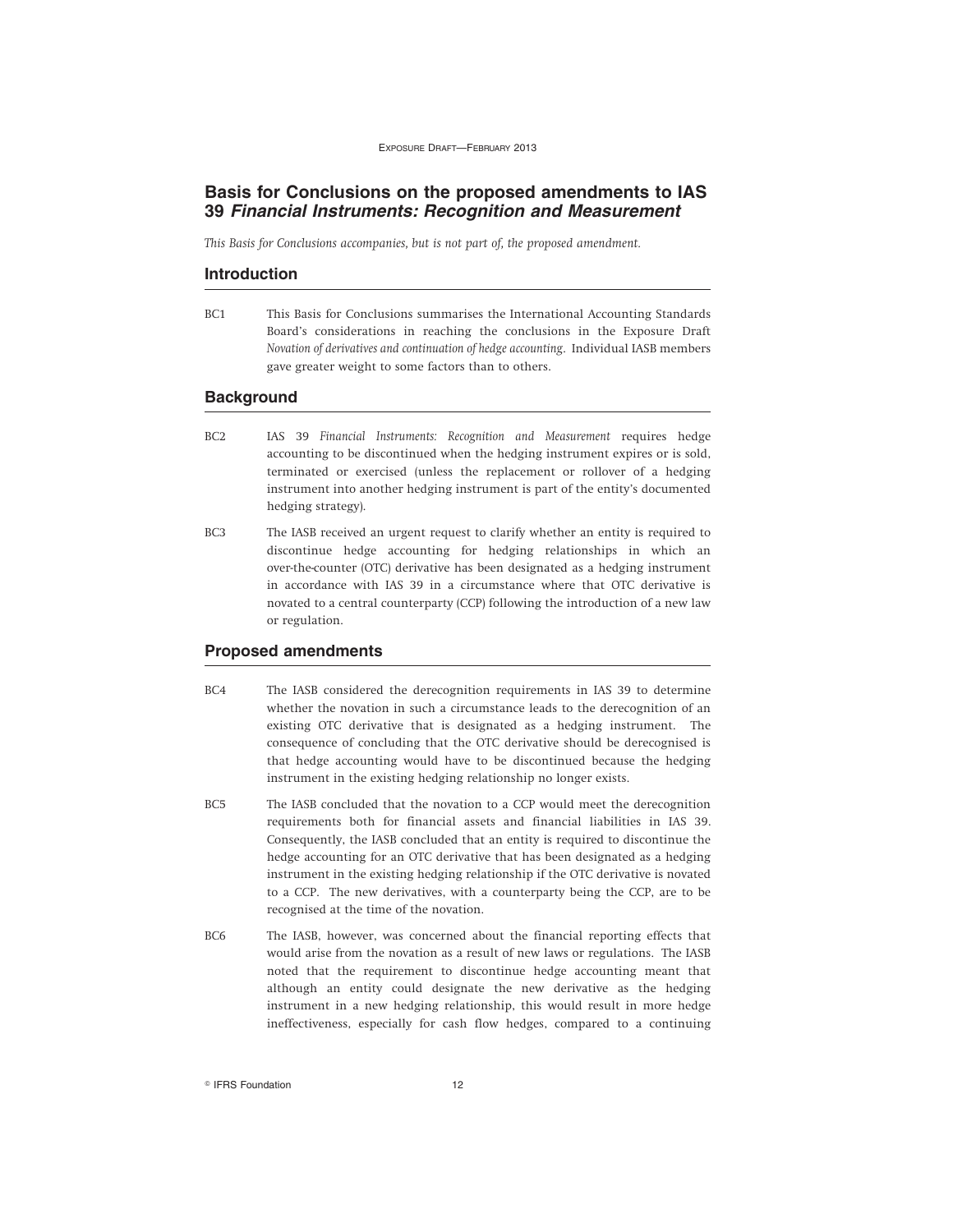hedging relationship. This is because the derivative that would be newly designated as the hedging instrument would be on terms that would be different from a new derivative, ie it would not be 'at-market' (for example, the derivative would have a non-zero fair value if it is a non-option derivative, such as swap or forward) at the time of the novation. The IASB also noted that there would be an increased risk that the hedging relationship would fail to meet the 80 per cent – 125 per cent hedge effectiveness range required by IAS 39.

- BC7 The IASB, taking note of these financial reporting effects, was convinced that accounting for the hedging relationship that existed before the novation as a continuing hedging relationship in this specific situation would provide more useful information to users of financial statements. The IASB also considered the result of outreach that involved the members of the International Forum of Accounting Standard Setters (IFASS) and securities regulators and noted that this issue is not limited to a specific jurisdiction because many jurisdictions have introduced, or are expected to mandate, laws or regulations that require the novation of OTC derivatives to a CCP.
- BC8 The IASB noted that the widespread legislative changes across jurisdictions were prompted by a G20 commitment to improve transparency and regulatory oversight of OTC derivatives in an internationally consistent and non-discriminatory way; specifically, the G20 agreed to improve OTC derivatives markets so that all standardised OTC derivatives contracts are cleared through a CCP.
- BC9 Consequently, the IASB decided to propose a limited scope amendment to provide relief from discontinuing hedge accounting when the novation to a CCP is required by new laws or regulations and meets certain criteria. While the IASB tentatively decided that the terms of the novated derivative should be unchanged other than the change in counterparty, however, the IASB noted that, in practice, other changes may arise as a direct consequence of the novation. For example, in order to enter into a derivative with a CCP it may be necessary to make adjustments to the collateral arrangements. Such narrow changes that are a direct consequence or are incidental to the novation are acknowledged in the proposed amendments. This would not include changes such as to the maturity of the derivatives, the payment dates or to the contractual cashflows or the basis of their calculation (except for charges that may arise as a consequence of transacting with a CCP).
- BC10 The IASB decided to propose that in the context of both IAS 39 and IFRS 9 *Financial Instruments*, hedge accounting should be required to continue when this narrow category of novation occurs. The IASB noted in the case of IAS 39 an entity can elect to discontinue hedge accounting at any time.
- BC11 The IASB also noted that although the proposals would prevent de-designation of a hedging relationship from being required as a result of novation to a CCP, IAS 39 (or IFRS 9 as relevant) would otherwise be applied as usual to the accounting for the derivative and the hedge accounting relationship. For example, any changes in the fair value of the hedging instrument resulting from a change in the credit quality of the counterparty or as a result of changes in the contractual

13 **Participal Strutter Contract Contract Contract Contract Contract Contract Contract Contract Contract Contract Contract Contract Contract Contract Contract Contract Contract Contract Contract Contract Contract Contract**